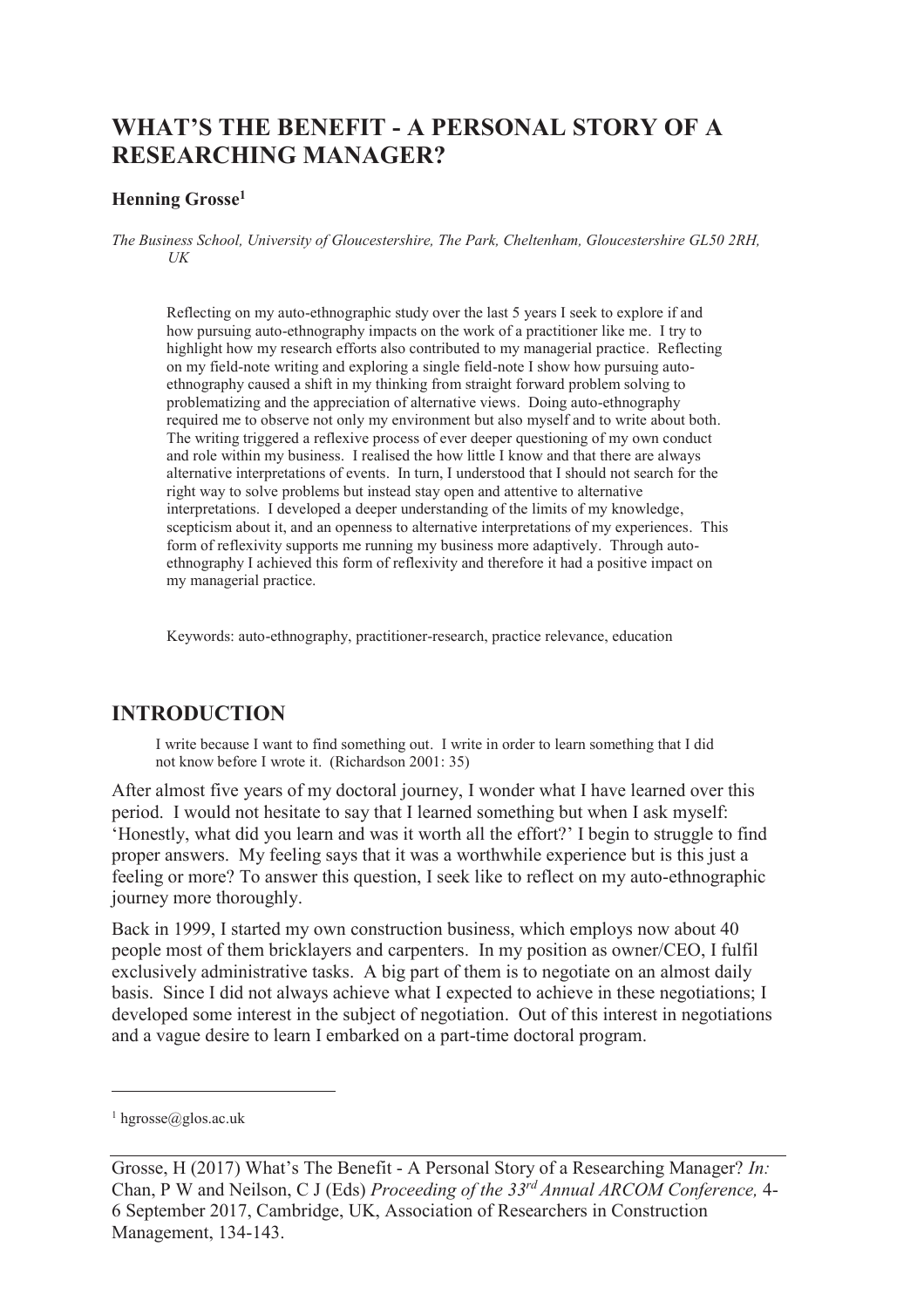My research project is an auto-ethnographic study into trust and negotiations. Predominantly, I study my experiences as a businessman. Drawing on Emmanuel Lévinas' work, I seek to understand how and why we trust. Within this context, I realised that pursuing postmodernist informed auto-ethnography deepens my understanding of my role as business owner/CEO. Therefore, I am focussing on the learning of and the benefits for me as a practitioner in this paper.

I start by looking at the 'cost' of being researcher and practitioner; then I explore my field-notes and reflect on an example in depth. I seek to answer how the autoethnographic work had an impact on my professional work in business. Doing so I will understand whether my auto-ethnographic journey was worth the effort seen from a professional perspective.

# **COMMITMENT**

Running a business is a full-time job. Before enrolling into the PhD program, I worked 50-60 hours a week. I often spent 3-4 days in office and the rest on building sites or in meetings. To squeeze in this schedule a PhD, I inevitably needed to cut some time out of it. It is more easily said than done. What kind of tasks may I delegate to others? Which meetings may I attend and which not? During the intense research phases, I spent most weeks only 2 in office the rest of the week I attend business meetings, visit building sites, and work quite long hours in the library on my PhD. Most Fridays and almost all Saturdays I work in the library. However, Sundays are sort of 'holy' - no work, no research, just family.

The time I spend in office and on building sites has significantly decreased which turns out to be problematic because it meant less connection to the daily business in my company and my staff. Still, I need to some extent overlook and understand what is going on in my business because I am the one who steers the vessel called the company. Of course, I rely on others to fulfil their responsibilities; I rely on their accounts to take decisions. Although I provide my staff with freedoms to decide, certain decisions stick with me. I always liked to take these decisions on a broad base of information. However, the broadness of my information has been compromised during the years I studied for the PhD. I simply spend not enough time in business. It resulted in losing control of things in my business; I had to hand over responsibilities. But on the other hand, I do explore my business practice more thoroughly by which I gain control but in another sense. Since, this ethnographic exploration consisted of observing, writing, and reflecting I gain new insights into my role and my business.

# **WRITING NOTES - THE PRIMARY TASK IN FIELDWORK**

Participating in the activities of and observing one's field of research is common to all ethnographers. Writing field-notes is the common means of recording these observations. The difference in auto-ethnography is that the auto-ethnographer's field of research is his or her own environment - her or his 'backyard' (Wolcott 1999). It is my construction business and me in my role as owner and CEO. My experiences, what I do, think, and feel is the content of my field-notes. When I get time and energy, I sit down on the computer, tablet or phone and write. It often happens in the evening. Sometimes, I use my voice recorder and talk my initial thoughts into it and transcribe and expand them later. It is almost like writing a diary.

By writing about myself, I am forced to observe and to think reflexively about my actions. Doing it properly, I inevitably come to the point where I question my actions and their impact and repercussion on the people around me.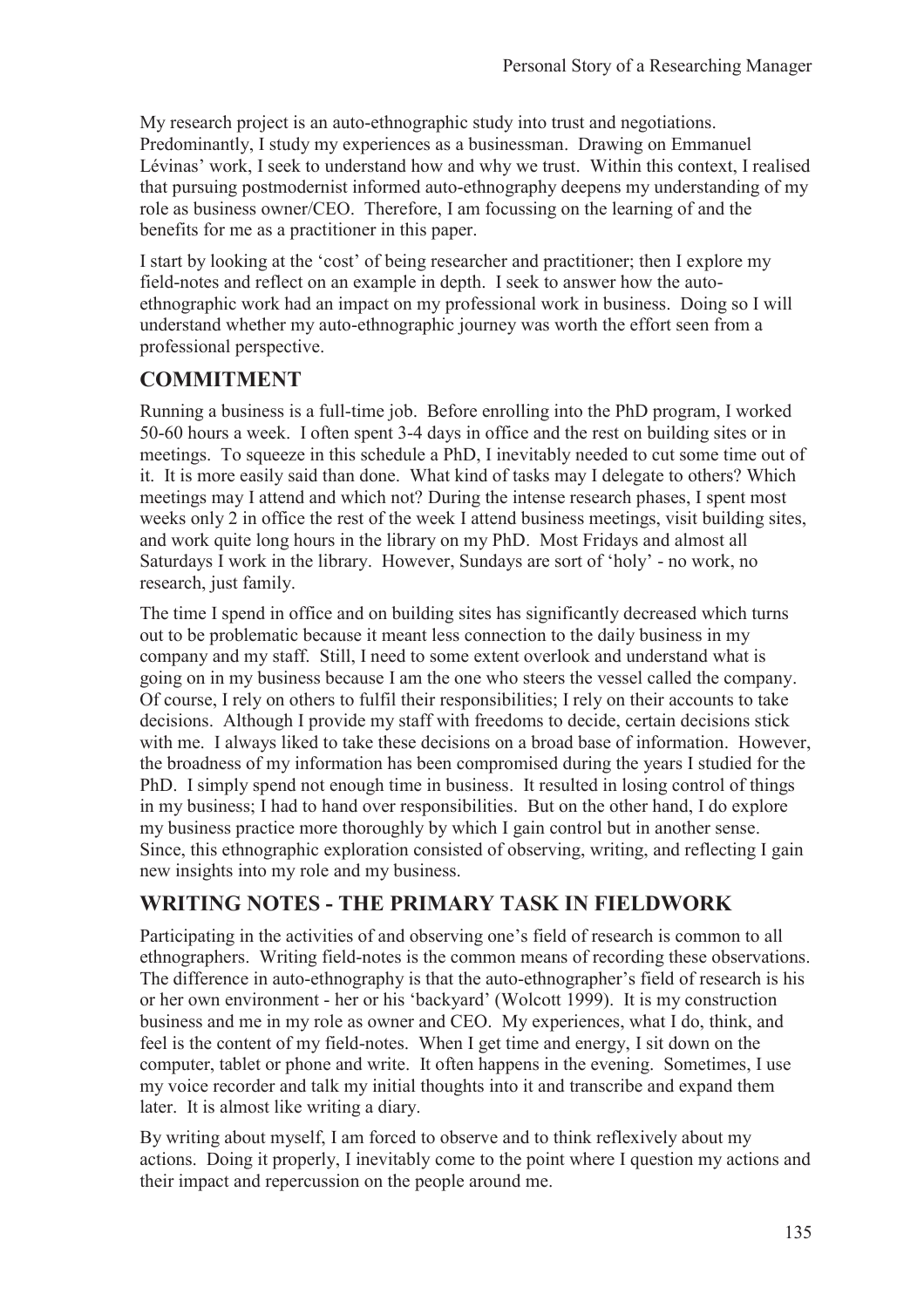# **TENDENCY TOWARDS THE NEGATIVE IN FIELD-NOTES**

Skimming through my field-notes without going into too much depth, I realise that most of them deal with conflicts, frustration, bad mood, anger and so on. It looks as if my business life were a mixture of frustration, anger, and conflict. But it is not. I am very often quite satisfied with what I do in my job. Although I am sometimes disappointed with some staff members, most the time, they do a pretty good job; most of my clients are fair and honest; to work with the majority of people in and around my business is great fun. However, as long as everything runs fine it does not make its way to my field-notes. I am not the first to recognise the tendency toward the negative or problematic (Illouz 2015) but why is that so?

One aspect of it might be that the positive experiences do not bother me too much. I am much more moved by frustration and anger than by joy and success. Am I taking the positive for granted? Emerson, Fretz and Shaw (2011) advise ethnographer to follow their sense of significance, to follow what they think or feel is important. But it is perhaps at this point when this sense fails to some extent. Of course, the negative emotions are not insignificant, but neither are the positive ones. Without some joy, fun, success, and satisfaction running my business would be a pure hardship, but it is not. Most days I like to go to the office and enjoy myself in my role as CEO.

Further, it is perhaps the engineer in me that focusses on the problems. Positive experiences do not pose a problem to be solved; there is not a lot to improve. But with negative experiences things are different. Here the engineer in me can do something. As an engineer, I am trained to solve problems rather than problematize positive things. Hence, I focus on the things which do not run well and try to make them work better.

Another aspect is that I am not as moved by the positive things as by the negative ones. When I clients praise our work, emphasises the value of our relationship, and pays the bills in time, I do not have to worry. But if the client does not like our work, sees no value in our relationship, and stops paying our bill that becomes a problem very soon. The profit margins in the German construction industry are not too big. A margin of 3- 5% of turnover is the average. Hence, an unpaid invoice can become a major setback. When two or three clients are not paying their invoices, the annual profit can be jeopardised rather quickly. In this sense, Emerson, Fretz and Shaw's (2011) sense of significance seems to guide me to what is important but although numbers and profitability are very significant to businesses they are not everything.

In field-notes, this turning away from numbers takes place very fast. It is often the case that my field-notes begin with a problem related to economic issues. For instance, a client does not pay the bill; our offer is too expensive, things go wrong, and we lose money. But the field-notes often turn away from the purely economic issues to the human side of my enterprise (McGregor and Cutcher-Gershenfeld 2006). Events of economic significance often triggered my writing, but the possible ways to deal with the problem I found in the rather social, inter-human realm. I try to demonstrate a shift in emphasis by the following journal entry.

*Autumn/Winter, 2015/2016 - Context assembled from notes of previous days:*

*A couple of days ago, rain went through the provisional roof at this building site. The other company commissioned with the demolition work had built the provisional roof in spring. It was a wooden framework with a cover of waterproof polypropylene membrane. Throughout the summer, the membrane was exposed to intense sunlight, and this fact took its toll on the stability of the membrane. Now it was not strong and durable anymore but crumbling and porous. Although it was not our job to maintain the roof, we had to lift it at the edges to*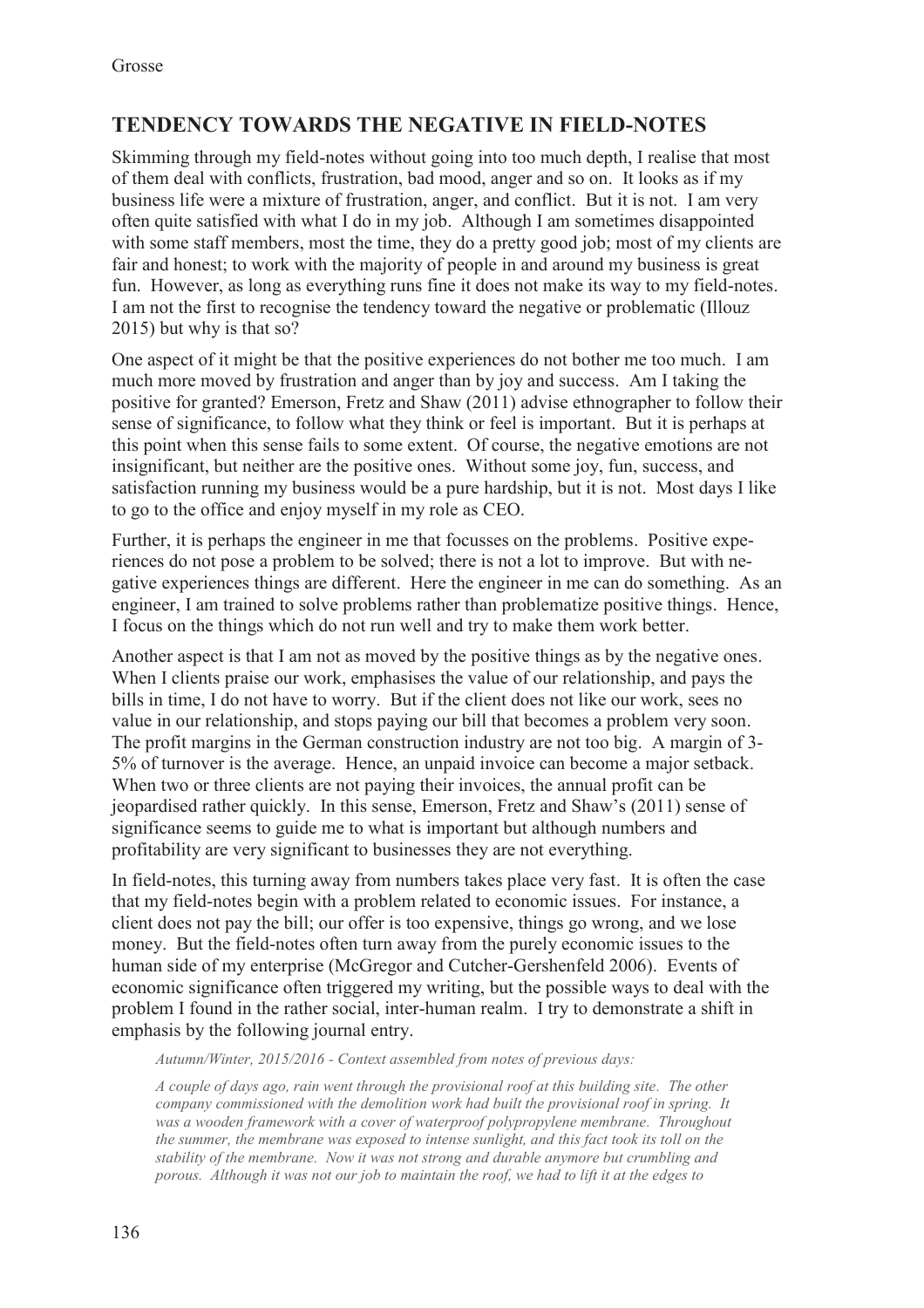*build our walls and a concrete ceiling. Because we touched it once, the site manager sought to hold us accountable for the incoming water from the rain of the last days. Which meant, he wanted us to become liable to the client for significant damages. Within this background, I wrote* 

#### *Field-note*

*In case something goes wrong all the responsibility lies with the one who took action. Like in this case. It seems as if the site manager did not care for the provisional roof. I think he should have let someone replace the crumbling membrane weeks before. Only now he realises that he missed some of his responsibilities. With his back to the wall, he is actively shifting responsibilities to us. Perhaps we should make clear to him: that won't work. He cannot put us forward in order to obscure his responsibility. But on the other hand, we had told him that the membrane had to be replaced, but we could have mad much more noise, we could have insisted on replacing it. But we didn't.*

Within this field-note, I already began to reflect on the writing itself. Some lines further down within the same field-note I began to look at it from a distance. I wrote:

*What happens some moments ago was a quite good example of how auto-ethnography works for me as a business practitioner. By describing the event, writing down observation and experiences, noting thoughts, I inevitably ask myself about the underlying reasons.*

I am confronted with the things I do not understand. I can write them down, and the very writing is a sense-making process.

### **MAKING SENSE OF MY EXPERIENCES**

I write because I want to find something out. I write in order to learn something that I did not know before I wrote it. (Richardson 2001: 35)

The journal entry was my way of making sense of my experience - a form of writing as a method of research (Richardson and Adams St. Pierre 2005). Richardson and St. Pierre use it for research purposes; in my case, although my commitment to pursuing autoethnography triggered the writing, it served me as a way of understanding situations I faced in business. Predominantly writing served my business ends and the research outcome became secondary; sort of a by-product.

There are quite a few notes which I created in the middle of the night. I pulled out the laptop, iPad or phone and write something into my Evernote notebooks called 'fieldnotes' or 'journal.' It serves me as means to calm down. The issue at hand leaves my head and goes into the words I am typing. I write what I think, however immature and little thought out this might be. But the ideas develop while writing. Often, I compare the recent experience with older ones, look for patterns. Sometimes I develop alternative explanations. Quite often I come up with a course of action for the next day(s). I go to bed afterwards having relieved my mind from thinking about the issue because I figured out what to do next (Ellis 2009).

While writing field-notes or journal entries, I am not so much interested in the research questions which steps in the background and become a by-product of these sessions. The main purpose is the relief. I want to get the problems off my mind, not to be bothered by confusion anymore. It is the writing through confusion and anger and finally coming to grips with complexity which Adams (2012) describes. Still, I am aware that even years of writing will not bring me to final closure (Adams 2012). I am aware that in future, I will still be stunned by how others act and will have my difficulties dealing with it. But the skills of writing, especially reflexively writing will help me to cope with future challenges and to think of ways to progress. It is action research for me as an individual (Ellis 1999).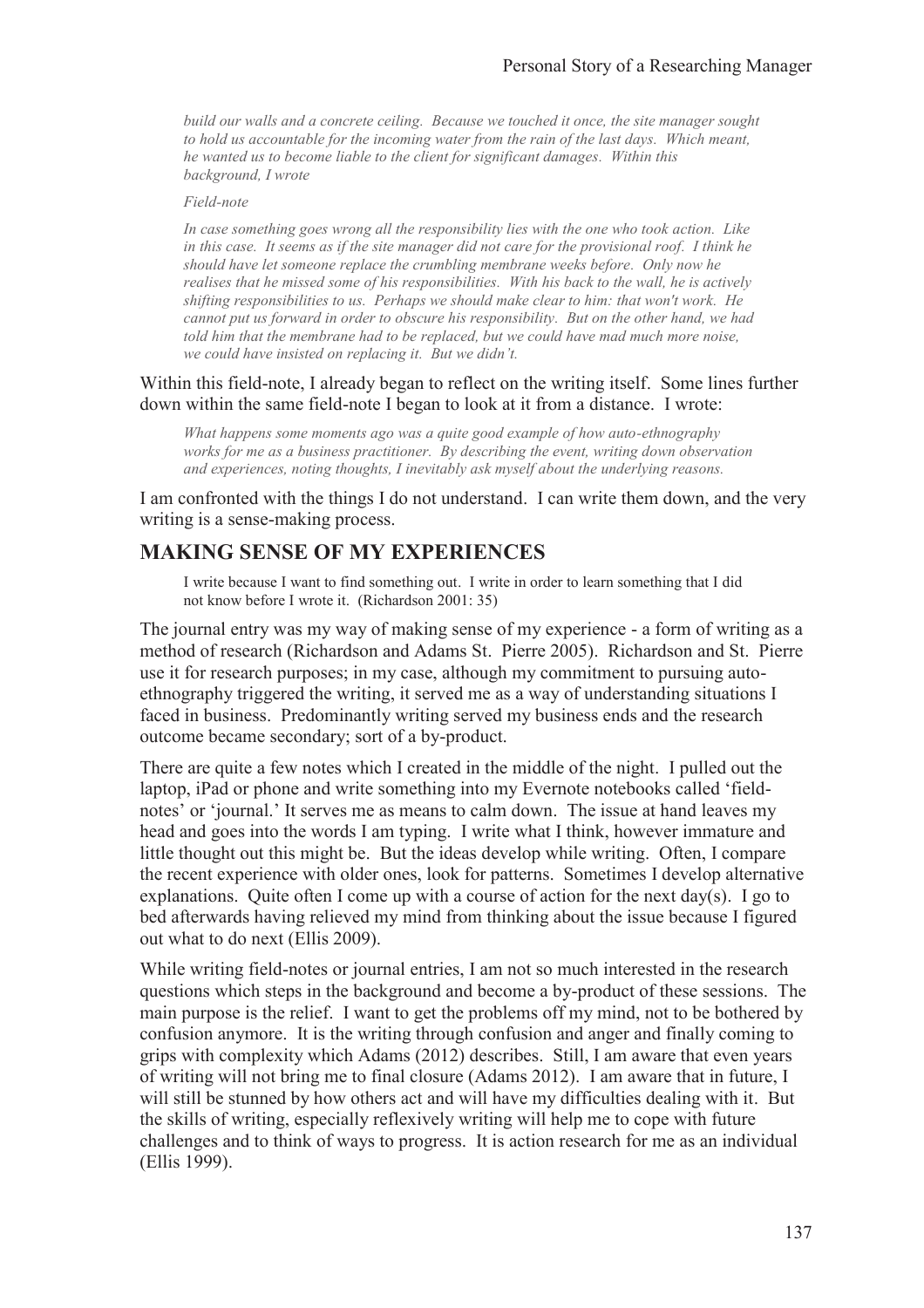Although, I come up with ways of dealing with problems auto-ethnography reaches deeper; it always goes beyond what seems obvious. It is in the example above first about the damage caused by the broken membrane, then about site manager's conduct, and finally about what we could have done differently or how we could solve the problem. Re-reading it, I cannot help but think about possible implications for future projects. For instance, whether we as a company should act more proactively, should I have trained my staff more in this regard, should we take a more responsible approach as outlined in the last section of the field-note above when I think about whether "we could have made much more noise". Then it is going beyond what seems obvious. It is the second, third, or some later thought that might reveal insights, valuable for me.

Writing about an event, I often come to different possible interpretations. Not too long ago, I sought to solve a conflict with several parties involved. The house owner, his lawyer and his architect, my material supplier, and I met months before to discuss and to work out a solution to some cracks in the walls of a house. After a couple of months with only a little or no action between the parties, a single phone call I made triggered an exchange of emails and letters. One of the emails from the architect caused some anger in me because I understood the architect had an interest in undermining any settlement of the conflict. When I talked to another person involved in this conflict, this person's explanation was somewhat different addressing the email rather to an attempt to obscure the architect's accountability. However, both interpretations could explain the architect's intentions, both on their own but also together. It looks as if the picture became only messier for me, and indeed it did. But instead of calling it messier, I would prefer richer. Subsequently, I see future actions of this person through an additional lens - that of the other person's interpretation. Perhaps even more importantly, the second explanation did provide an example that the first explanation could be wrong or at least not the only possible. Therefore, any number of other interpretations might be possible.

The richness is a very valuable part of doing ethnography, and in particular doing autoethnography, I do regard messiness, not as problem or threat, which I did before, but appreciate enrichment of my thoughts. By interpreting a situation in different ways, I create options for me and, hence, prepare myself better for possible twists and turns in unfolding processes.

I was not used to this way of thinking before. By the time, I started my PhD I wanted clear answers. I wanted to know who is accountable for what and hence hold this person accountable. This way of thinking was in line with the experiences I made during my time in business. It often boiled down to the question "Wer ist schuld?" [Who is guilty?]. I tended to search for a clear verdict - right or wrong. I thought in terms of finding '"the" answer.' (DiCarlo, McGowan and Rottenberg 2014: 254).

This clarity is achievable about a technical question. I may say whether a concrete beam has enough iron in it to sustain the anticipated loads - I find "the" definitive answer. Regarding technical questions, my positivist thinking worked fine. But this thinking becomes very problematic regarding conflicts as the one briefly described above. I do not have objective data about the conflict - it's all my tainted perception - and it is only limited 'data', it is only a small fraction of the whole conflict that I can observe at best. Every claim to know something must be followed by an "as far as I can see" and "in the way I see it." I had to adopt another stance; I had to search for '"an" answer.' (DiCarlo, McGowan and Rottenberg 2014: 254) Soon, I realised that postmodernism worked better for me in relation to human interaction.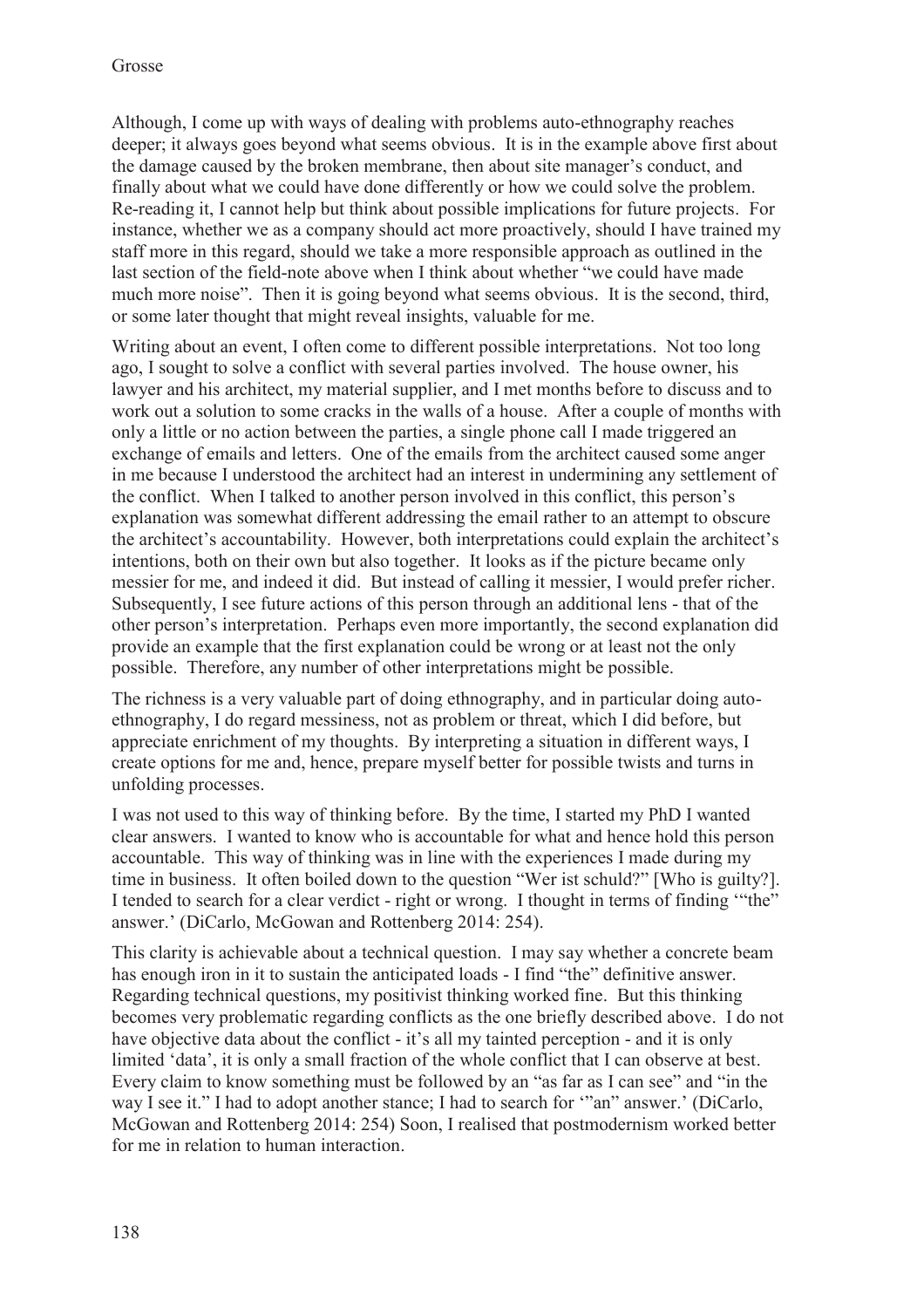# **RELEVANCE TO PRACTICE**

Antonacopoulou (2010) talks extensively about how to create practice-relevant research. To her, scholar, business executives and policymakers practice research in their own fashion. Important to her is the collaboration of them. This gap between researcher and business executive is in my case inherently close. From time to time, I wear the researcher's or the CEO's hat, put more emphasis on being one or the other, yet I am always one person with only one mind.

Then, I do not think about knowledge-transfer. I am not transferring anything to anybody. What I do is applying knowledge from one field - that of research - to another field - that of my business practice. When I learn a skill like reflexivity (this assumes that reflexivity is a skill which is debatable) or writing (which I would consider a skill) - so when I learn a skill for research purposes I do inevitably apply this skill wherever I find it reasonable and helpful. It is of course very helpful to apply rigorous argumentation when one deals with a lawsuit.

To develop a well-thought trough argumentation is a feature of all research attempts; it is not particular of auto-ethnography. Special to auto-ethnography is to observe me, to write about myself and to think about me reflexively. To learn these skills is inevitable for an auto-ethnographer. Also, auto-ethnography is more about exploring. I tap an unknown potential; I enlarge my understanding of a situation, I create possibilities. It is not the limiting of 'the' answer but the opening of 'an' answer which leaves space for any number of different answers.

Finding an answer, however, had also a tranquillizing side-effect on me. Writing fieldnotes in the middle of the night had a lot to do with my emotional reaction to stress and conflict. Luckily, it did not happen too often, it was, however, my way of dealing with emotions. I found a way to calm down. For research purposes, I had to observe my emotional reaction, write and reflect about them (Grosse 2015). In this regard, being researcher and businessman made up for the practice-relevance for me. Others may find it at best interesting, inspiring or helpful but I am the one who benefits most when I learn to deal with my emotions. I use it without any intention to do research.

## **LIMITS OF KNOWING**

But, perhaps the most important part is not to know what I know, but to know the limits of my knowledge. What can I know? What can I see? What do I observe? What is the basis of my decisions? What do I not know?

Often the writing about an experience opens my view on how little I know about the event. I have just seen what happened in front of me. With some luck, I may have an idea of the other players' context. But then the limits of my knowledge become visible to me. I just know very little of them, even if we have a long history of common projects. Even if I have the feeling to know them quite well, the other always escapes my grasp (Lévinas 1961). I am not the architect or the supplier and will never be. Hence, I will never know what it feels like to walk in their shoes. It situates my knowledge as a subjective and inherently incomplete matter. I know only from sensing others in our interactions. I am always a subject that claims to know, but whether I know, anything remains to be seen.

Over the last five years, my very focus has shifted. Using a metaphor, I went into the bedroom looking for red sock and guess what I found, red socks. That happened to me as ethnographer as well. I looked at negotiations and had the concepts of cooperative and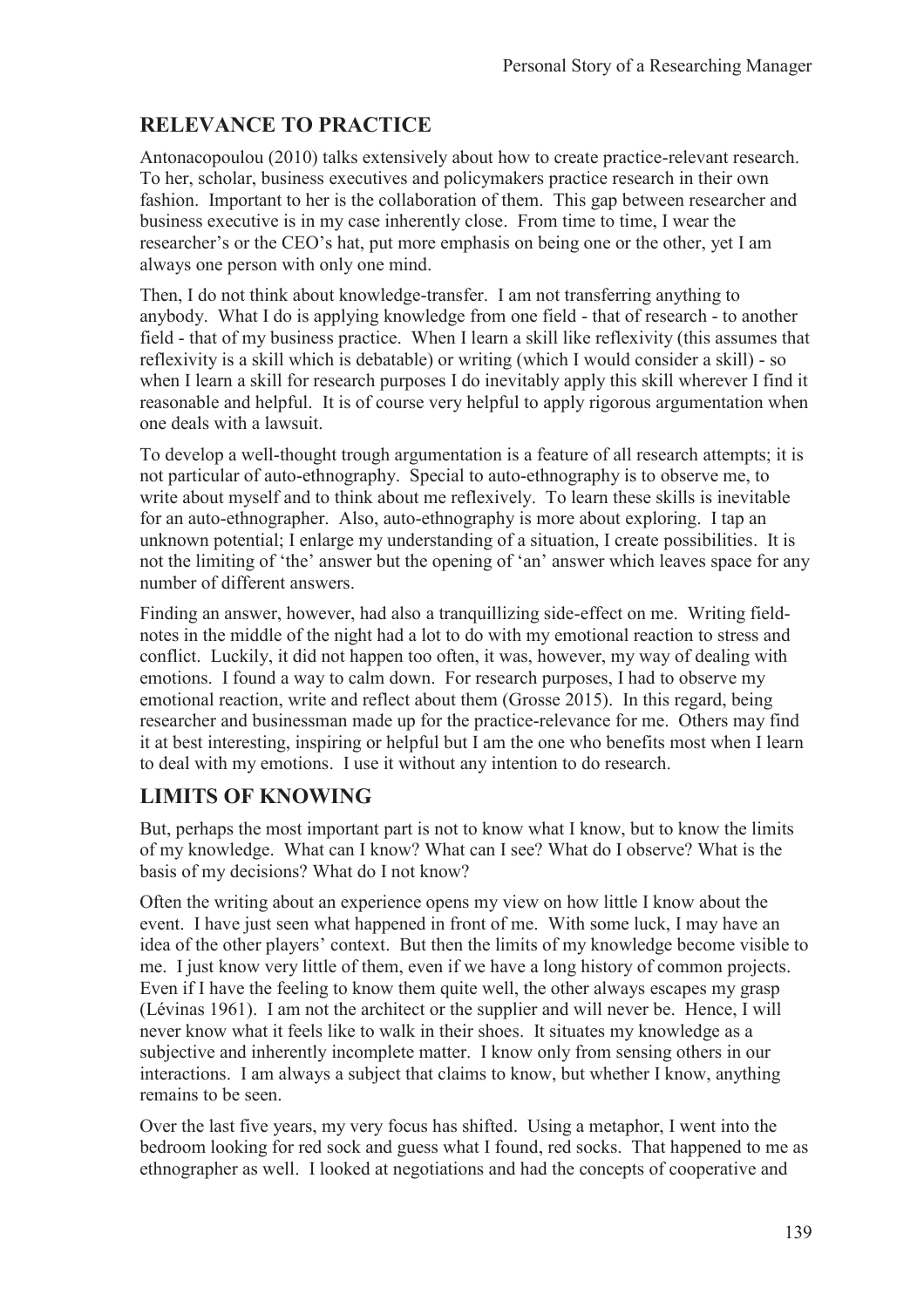distributive negotiations brought forward by Fisher and Ury (1981) in mind. And of course, I saw them reflected in my field-notes. Later, I thought more about trust and trust was one of the observations in the field. Later I 'observed' what Lévinas (1961, 1974) termed Same and Other, Saying and Said while reading in his works.

These shifts in emphasis are what guides my observations. Richardson (2001) talks about colleagues although they were claiming to write from a neutral position they wrote about issues which touched them personally. It is very similar in my case, I wrote about phenomena I read beforehand. I wore some special glasses. That is unavoidable; I am never free of these influences. Prior interpretations of the world shape later ones (Iser 2000). However, the more I think about it, the more I understand how limited and tainted my vision is.

Applied to my daily work, it alerts me to jump too fast to conclusions. As I had one interpretation of the architect's action in the conflict, after the phone call I became aware of another person's take on his actions. However fast I may need to act in urgent situations, I must be prepared to revise my course of action. There is always something, what I cannot see. Every conclusion I draw is only temporary and is in itself the source of and subject to scepticism (Lévinas 1974). This scepticism is not going away - which is a good thing - because I do not need to search desperately for 'the' answer. Perhaps, the architect's motives are something completely different. I do not know and probably will never know. That gives relief, although I keep on asking.

It does redirect me to McGregor's question "What are your assumptions (implicit as well as explicit) about the most effective way to manage people?" (McGregor and Cutcher-Gershenfeld 2006: xxiii) Is it really about effectively managing people? It sounds as if people where objects to be moved from here to there. It is a view of people - human beings by the way - that I find more and more difficult. The others around me shape my own self without them I would not be what I am (Lévinas 1961). Hence, I am required to respect their otherness. I am supposed to let them be individual human beings.

My thinking shifted from trying to control others to the idea to live and get along with others. I began by searching for a way to negotiate with other so that I am more successful (as I termed it at the start of my journey). The idea behind was clearly to get the things I wanted to get. I sought to control the negotiation process and therefore control the business partners, clients, suppliers, employees, etc.

After five years of auto-ethnography, for me, management is essentially not so much about control and power as it is about navigating. I may have the power to choose between alternatives, but I seldom have the power to create alternatives. These alternatives are to some extent given. The power that lies with me is to discover these alternatives. I may react to a given context, which I may influence to a very small extent, but which has a lot to offer to me. I can decide which action I take, which route I go. Doing auto-ethnography did contribute to my ability to observe, to uncover, and to judge. This shift from "the" to "an" answer is, as Wolcott (1999) says, a way of seeing. Autoethnography is for me not about finding the solution but finding new possibilities (DiCarlo, McGowan and Rottenberg 2014).

More than a single answer, the multiplicity of perspectives is the richness of autoethnography. 'The' answer is a form of control. While reading Lévinas (1961, 1974), the notion of controlling people became more and more problematic to me. Controlling others is to make them like me. It is not only unachievable; it is very undesirable. Others are an infinite spring of inspiration as long as they are not like me. The other sees things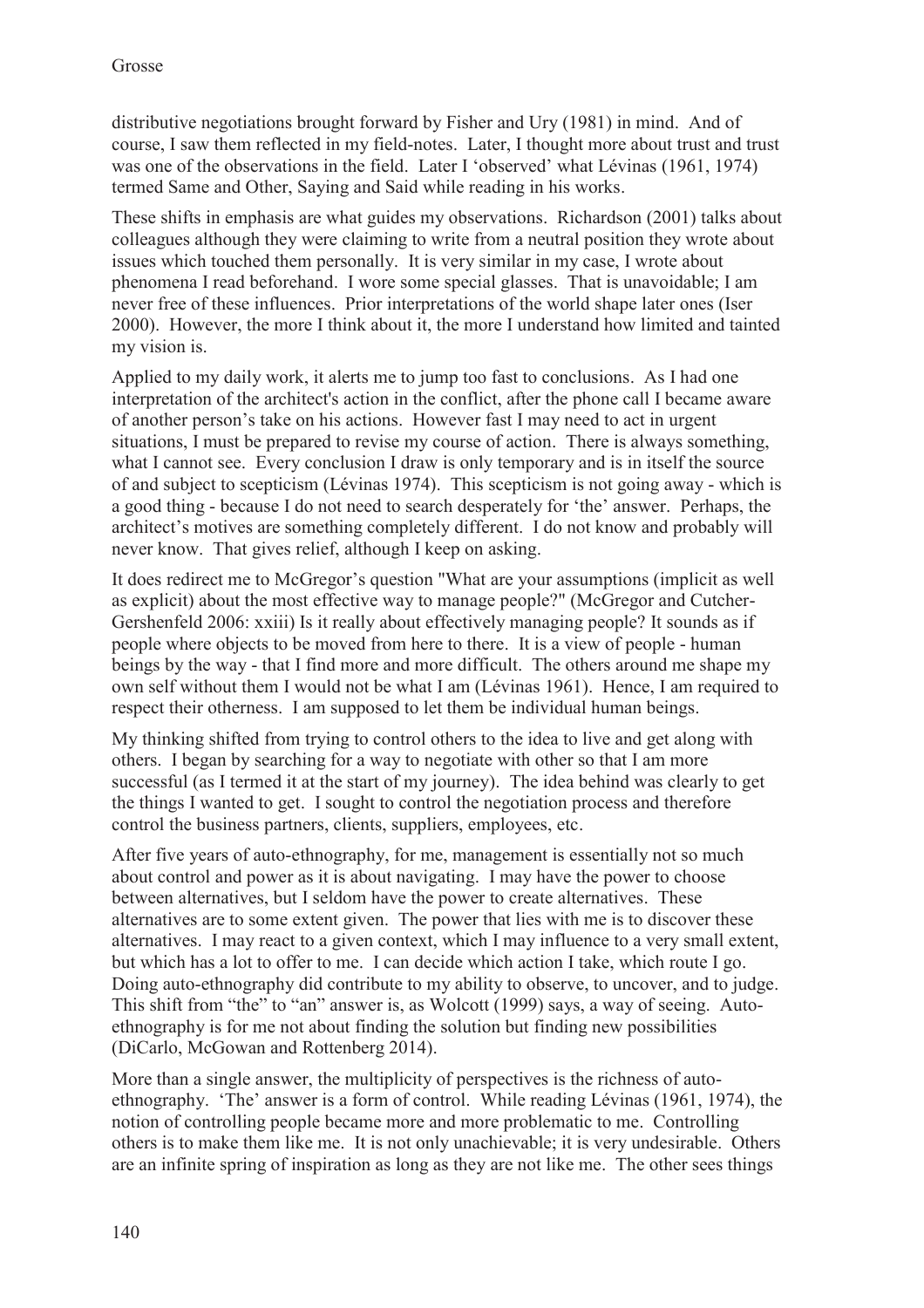differently, the other challenges my worldview, the other is what I am not and therefore valuable without limits for me.

For example, most of my employees are craftsmen. Although I am trained carpenter, I would not call myself a craftsman anymore since I finished my training 24 years ago and had not worked as carpenter ever since. I have some idea what it means to work on building sites, yet the experience and the skills are not present to me anymore. By this difference, they can provide me with insights into the work on building sites which would be otherwise hidden to me.

My professional work is often demanding in psychological and emotional terms, but it is not demanding in physiological terms; for my employees, it is often the other way around. They are tired of lifting heavy materials. Neither of us really feels the way the other does. But trying to make me aware of that difference can help me to appreciate their work. One must not forget, they make it possible for me to research.

Only through our differences, it makes sense to cooperate. I have the skills to work as CEO of my company, and they have the skills to build foundations, walls, ceilings - that I have not anymore. We can find common ground. This common ground is the appreciation of the Other, the very act of taking responsibility for the Other.

### **THE SUBTLE KIND OF PAY-OFF**

Da steh ich nun, ich armer Tor! Und bin so klug als wie zuvor. (Goethe 1979: 17)

I tried to demonstrate a development within myself during the last five years. I learned a lot, but still, I feel like Goethe's Faust - "Here, I am as clever as before." Although I reach a deeper understanding of my environment, I am as often puzzled as I was five years ago. The difference is that I know that it is not going to change. I cannot achieve a full understanding of my environment. I see the world in a peculiar way, and each other person does see it differently. It is just impossible to understand the infinite other readings of the world. That does not mean that I am not interested in others' interpretations, but I am not desperately trying to make sense of their action. I know the Other "is not wholly in sight" (Lévinas 1961: 39).

I rather direct my efforts to be comfortable with my lack understanding because I am supposed to work with people on our building sites which are different. And who in the end escape my final influence, I do not have them at my disposal. Functioning of the team is then less my control over them but rather my way of dealing with them. I want them to achieve something - something with which I am comfortable.

For me, it took time to appreciate the messiness, the richness and I must admit it was not always easy as some field-notes in which I just had let off steam show. Still, I fall back into believing that there is a silver bullet to solving conflicts, although I learnt there isn't one. But to see that I am never completely 'right' and that the notion of 'right' is very problematic indeed demands more tactful acting (Van Manen 1995) and some forgiveness. If my best efforts do not lead me to do the 'right' things how can I expect others to do what I think is the 'right' action? If they do not act as I expected, I must be prepared to revise my interpretation and forgive. Not that I must forgive everything, but if I cannot unambiguously answer a question, I cannot judge someone's action unambiguously. Hence, there must at least be a bit of forgiveness. That leaves the space open for maintaining and rebuilding relationships.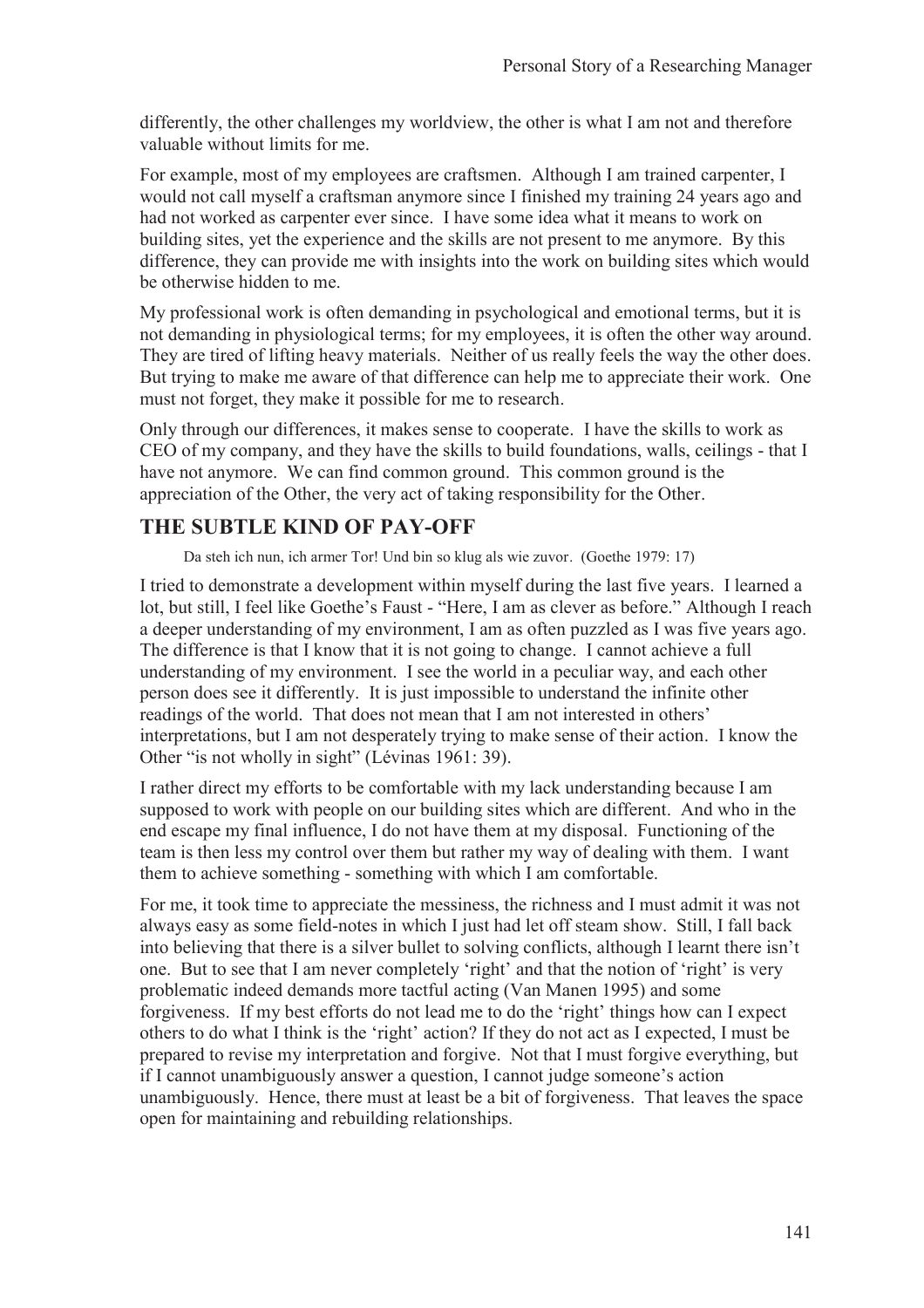## **SUMMARY**

During my research journey, I constantly changed the researcher's and practitioner's perspectives. Often research stepped in the background and became a by-product. Fieldnote writing initially used for research purposes turned out to be of great value for my professional practice, even dealing with daily struggles. Using auto-ethnography, I learnt, to be attentive, to write, and to think reflexive. Whether a manager needs write is not up for debate. In recent years, scholars emphasised the use reflexivity or critical reflection in management (e.g. Rigg and Trehan 2008). Following them, my personal experience confirms that the ability to pay attention and to be reflexive are essential management skills. So-called soft skills are required to manage building site and construction businesses. Observing is the foundation for any appropriate reaction to changing circumstances. Doing auto-ethnography trained me to observe not only others but to be attentive to my own actions and reactions. This connection between the self and the environment makes it possible for me to be reflexive.

On the on hand, reflexivity gives me some sovereignty to admit that I lack some knowledge or skill that I am not always in charge and on top of things. I become aware that my observation may lead me to conclusions which no one shares. Observing myself did not make me a better manager, but more conscious of my own shortcomings even to the extent that I recognise that I will never be fully aware of my shortcomings. There will always be a more appropriate way of doing things than the one I chose to go.

On the other hand, auto-ethnography opens a vast array of alternative understandings of my environment. Reflexivity forces me into a recurring scepticism. Hence, I permanently search for and deal with alternative views and interpretations of events. Seeing myself and my business within an environment of ambiguous and sometimes obscure relation makes a difference to the way I approach my role. My thinking shifted within this five years from wanting to know 'what's right and wrong' to 'what's appropriate'. Further, I think more in terms adaptation to things I do not know.

Pursuing auto-ethnography is not the only way to come to this understanding but it is the one that I chose, and that worked for me and my professional practice. Hence, I can recommend it to other managers if they are keen to embark on a reflexive journey.

## **REFERENCES**

- Adams, T E (2012) The joys of autoethnography: Possibilities for communication research. *Qualitative Communication Research*, **1**(2), 181-94.
- Antonacopoulou, E P (2010) Beyond co-production: Practice-relevant scholarship as a foundation for delivering impact through powerful ideas. *Public Money & Management*, **30**(4), 219- 26.
- DiCarlo, L, McGowan, H and Rottenberg, S (2014) Anthropology in a design, engineering  $\&$ commerce curriculum. *In*: R M T Denny and P L Sunderland (Eds.) *Handbook of Anthropology in Business*. Walnut Creek, CA: Left Coast Press.
- Ellis, C S (1999) Heartful autoethnography. *Qualitative Health Research*, **9**(5), 669-83.
- Ellis, C S (2009) *Revisions: Autoethnographic Reflections on Life and Work. Writing Lives Ethnographic Narratives*. Walnut Creek, CA: Left Coast Press.
- Emerson, R M, Fretz, R I and Shaw, L L (2011) *Writing Ethnographic Field Notes Second Edition*. Chicago, Il: The University of Chicago Press.
- Fisher, R and Ury, W (1981) *Getting To Yes: Negotiating Agreement Without Giving In*. Boston: Houghton Mifflin.